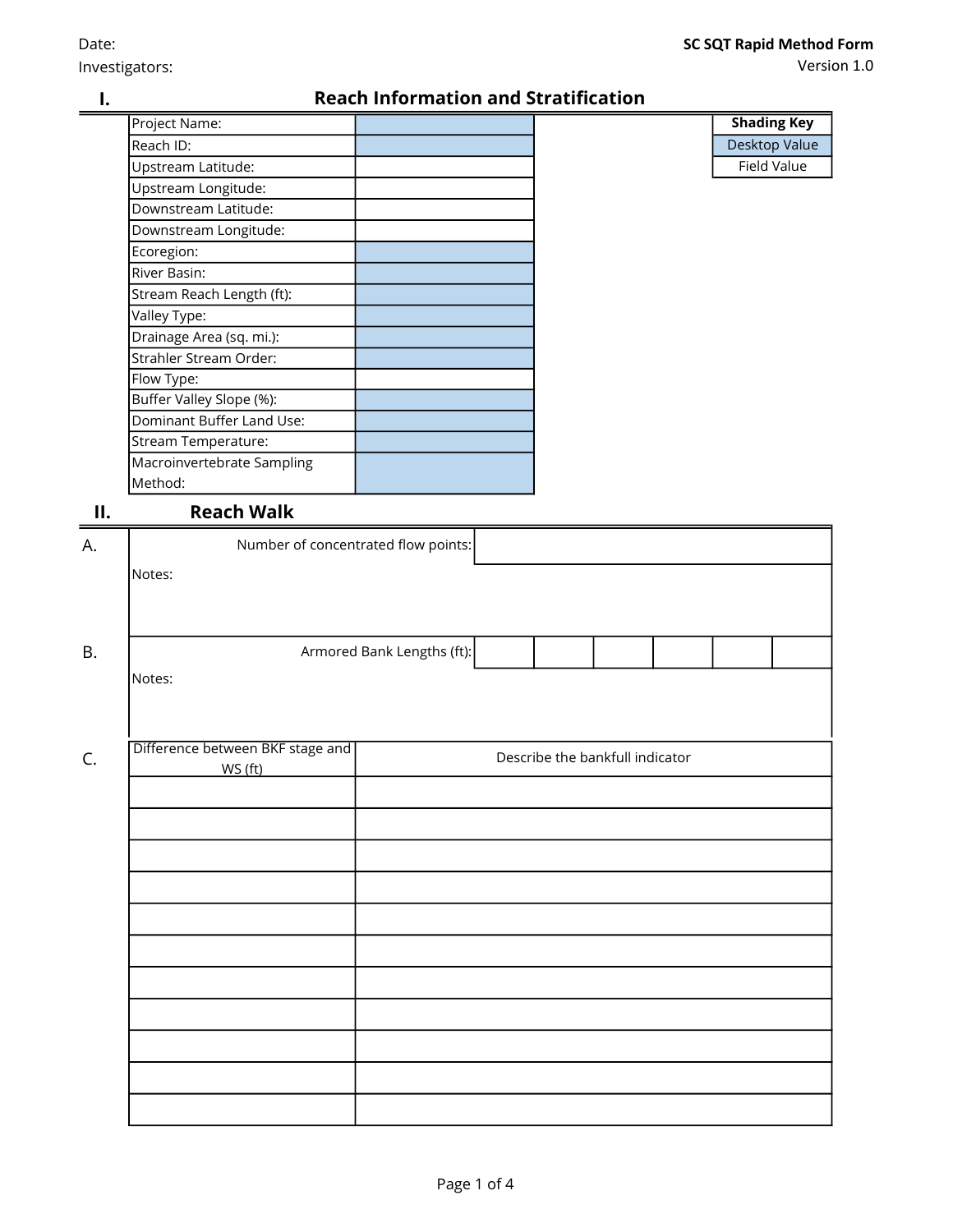Investigators:

## SC SQT Rapid Method Form

| III. |                                                                                                                                                                                                                                 | <b>Bankfull Verification and Stable Riffle Cross Section</b> |  |  |         |       |         |       |  |  |
|------|---------------------------------------------------------------------------------------------------------------------------------------------------------------------------------------------------------------------------------|--------------------------------------------------------------|--|--|---------|-------|---------|-------|--|--|
| Α.   | Difference between BKF stage and WS (ft)<br><b>Cross Section Measurements</b><br>Average or consensus value from reach walk.<br>Depth measured from bankfull                                                                    |                                                              |  |  |         |       |         |       |  |  |
| В.   | Bankfull Width (ft)                                                                                                                                                                                                             |                                                              |  |  | Station | Depth | Station | Depth |  |  |
| Ε.   | Regional Curve Bankfull Width (ft)                                                                                                                                                                                              |                                                              |  |  |         |       |         |       |  |  |
| F.   | Regional Curve Bankfull Mean Depth (ft)                                                                                                                                                                                         |                                                              |  |  |         |       |         |       |  |  |
| G.   | Regional Curve Bankfull Area (sq. ft.)                                                                                                                                                                                          |                                                              |  |  |         |       |         |       |  |  |
| Η.   | Curve Used                                                                                                                                                                                                                      |                                                              |  |  |         |       |         |       |  |  |
| Ι.   | Flood Prone Width (FPW; ft)                                                                                                                                                                                                     |                                                              |  |  |         |       |         |       |  |  |
|      |                                                                                                                                                                                                                                 |                                                              |  |  |         |       |         |       |  |  |
|      | Measuring Flood Prone Width (FPW)<br>Rod Readings (A), (B), (C):<br>$(A) - (B) = Max D$<br>$(A) - (C) = 2$ * Max D<br>п<br>(B)<br>Hand level line of sight<br>(C)<br>(A)<br>$\rightarrow$<br>FPW<br>u.<br>Max D<br>BKF<br>Max D |                                                              |  |  |         |       |         |       |  |  |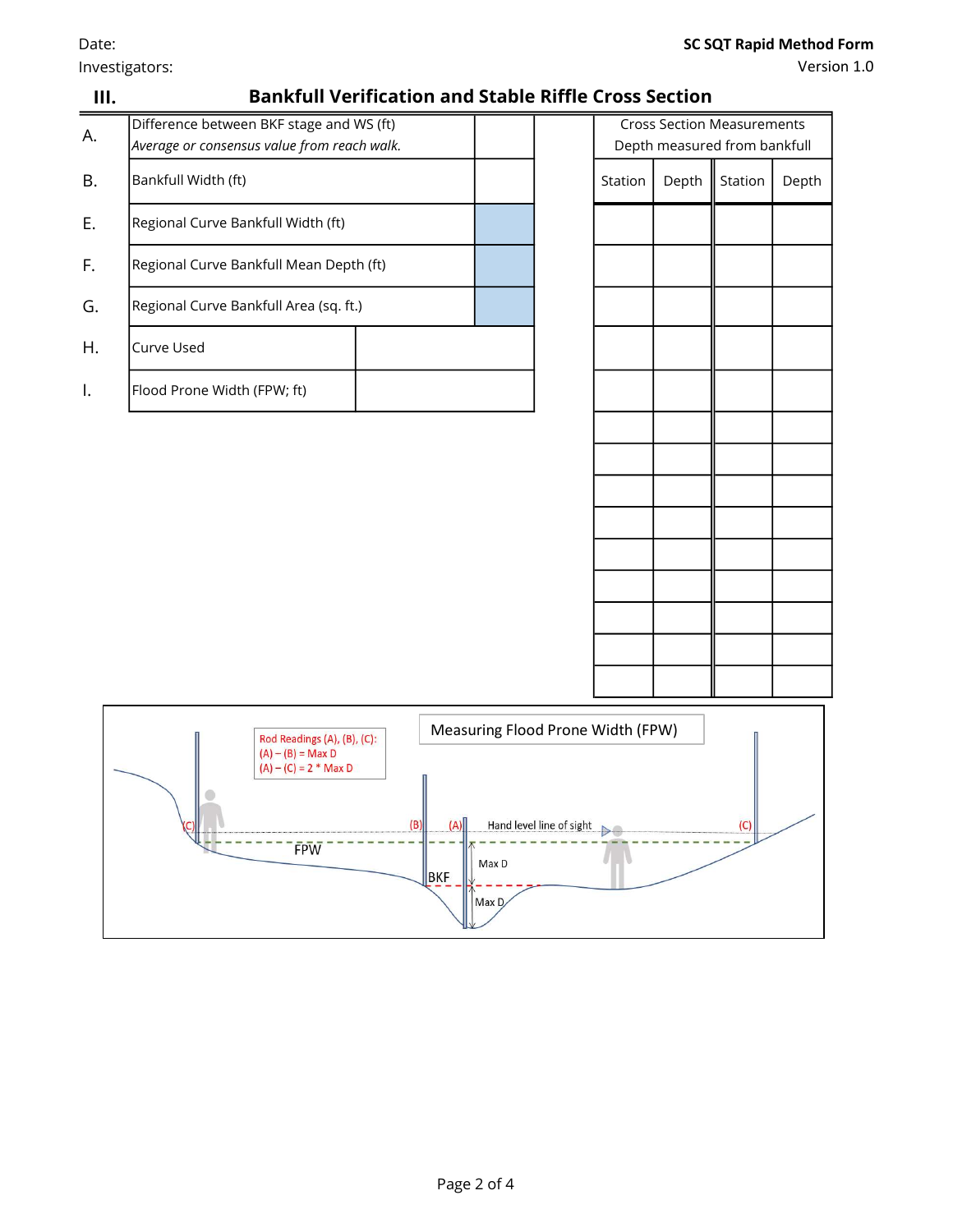Investigators:

Version 1.0

| IV. | <b>Representative Sub-Reach</b>                                      |                |                |                |    |                   |                |    |                |  |  |
|-----|----------------------------------------------------------------------|----------------|----------------|----------------|----|-------------------|----------------|----|----------------|--|--|
| А.  | <b>Assessment Segment Length</b><br>At least 20 x the Bankfull Width |                |                |                |    | 20*Bankfull Width |                |    |                |  |  |
| B.  | Riffle Data                                                          |                |                |                |    |                   |                |    |                |  |  |
|     |                                                                      | R <sub>1</sub> | R <sub>2</sub> | R <sub>3</sub> | R4 | R <sub>5</sub>    | R <sub>6</sub> | R7 | R <sub>8</sub> |  |  |
|     | Begin Station (Distance along<br>tape)                               |                |                |                |    |                   |                |    |                |  |  |
|     | End Station (Distance along tape)                                    |                |                |                |    |                   |                |    |                |  |  |
|     | Low Bank Height (ft)                                                 |                |                |                |    |                   |                |    |                |  |  |
|     | Bankfull Max Depth (ft)                                              |                |                |                |    |                   |                |    |                |  |  |
|     | Bankfull Width (ft)                                                  |                |                |                |    |                   |                |    |                |  |  |
|     | Flood Prone Width (ft)                                               |                |                |                |    |                   |                |    |                |  |  |
|     | Bankfull Mean Depth (ft)                                             |                |                |                |    |                   |                |    |                |  |  |
| C.  | Pool Data                                                            |                |                |                |    |                   |                |    |                |  |  |
|     |                                                                      | P <sub>1</sub> | P <sub>2</sub> | P <sub>3</sub> | P4 | P <sub>5</sub>    | P <sub>6</sub> | P7 | P8             |  |  |
|     | Geomorphic Pool?                                                     |                |                |                |    |                   |                |    |                |  |  |
|     | Station<br>At maximum pool depth                                     |                |                |                |    |                   |                |    |                |  |  |
|     | Geomorphic P-P Spacing (ft)                                          |                |                |                |    |                   |                |    |                |  |  |

#### D. Slope

Pool Depth (ft)

Measured from Bankfull

|                         | <b>Begin</b> | End | Difference | Slope (ft/ft) |
|-------------------------|--------------|-----|------------|---------------|
| Station along tape (ft) |              |     |            |               |
| Stadia Rod Reading (ft) |              |     |            |               |

### E. Sinuosity

| Stream Length (ft) |  |
|--------------------|--|
| Valley Length (ft) |  |
| Sinuosity          |  |

F. LWD Piece Count (find 328-feet segment within assessment sub-reach with the MOST LWD)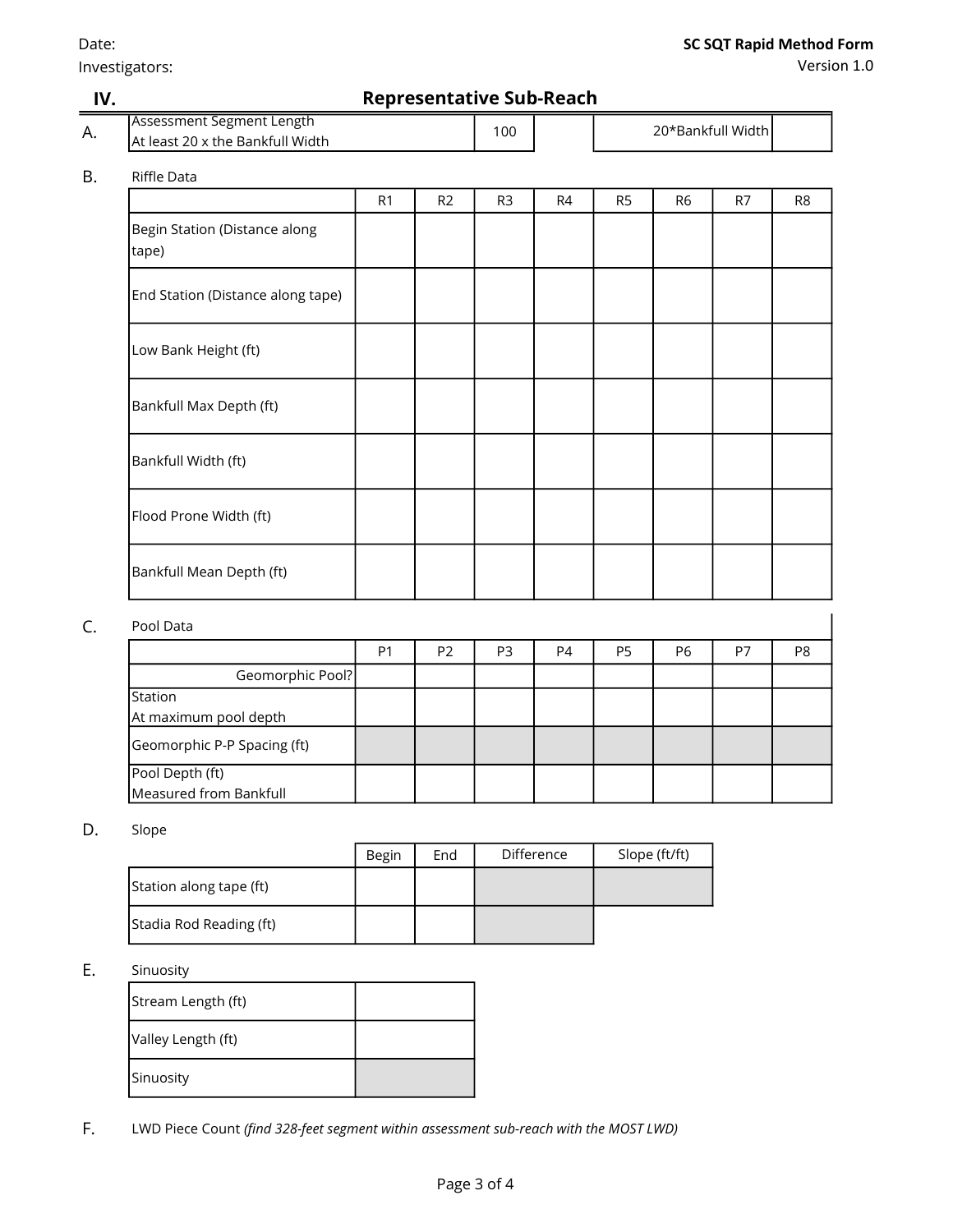Investigators:

Version 1.0

| # of LWD Pieces        |     |
|------------------------|-----|
| Assessment length (ft) | 328 |
| # of LWD Pieces/100 m  |     |